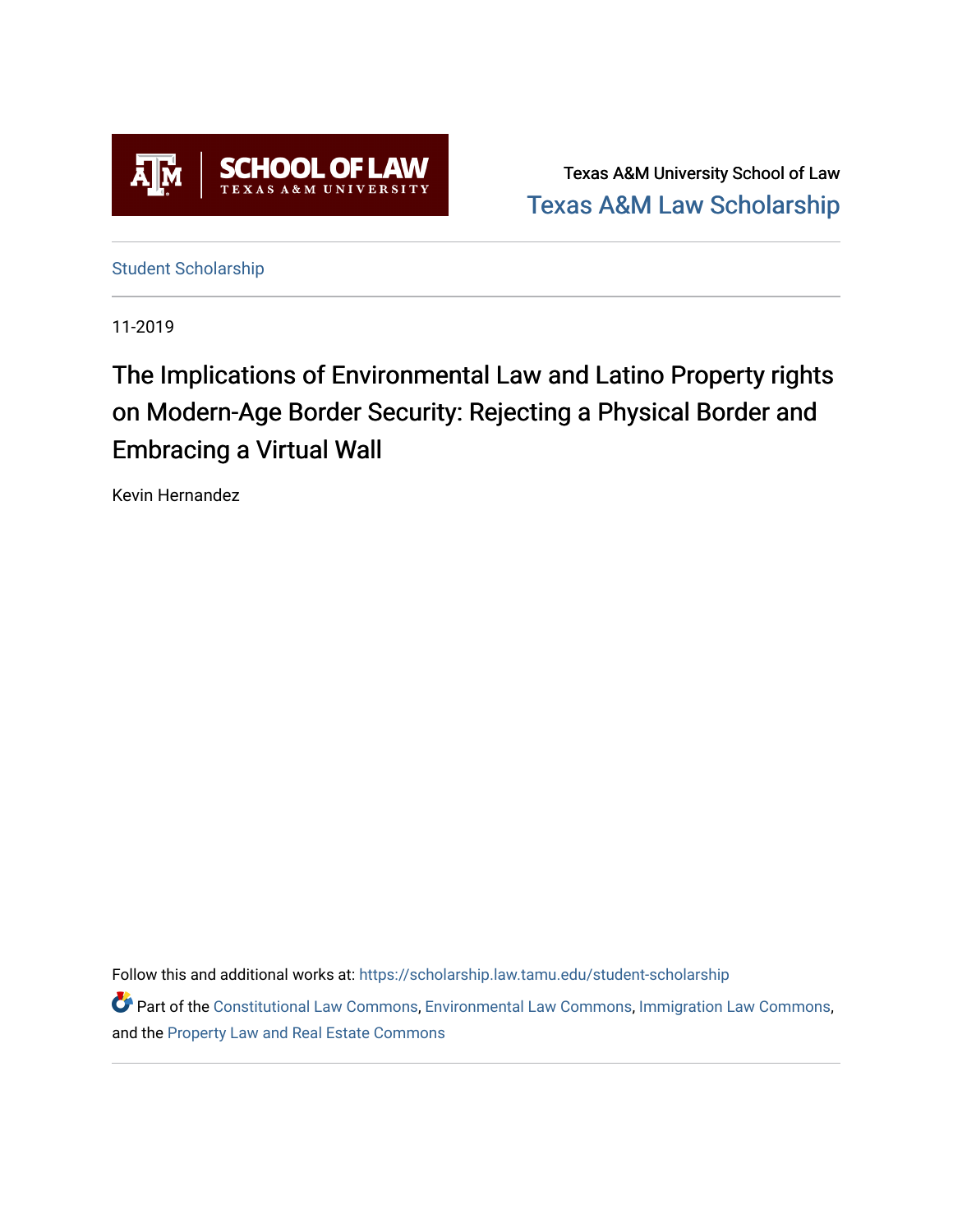# THE IMPLICATIONS OF ENVIRONMENTAL LAW AND LATINO PROPERTY RIGHTS ON MODERN-AGE BORDER SECURITY: REJECTING A PHYSICAL BORDER AND EMBRACING A VIRTUAL WALL

*Kevin Hernandez\**

|     |                                                                                                                                                                                                                                                                                                   | 69 |
|-----|---------------------------------------------------------------------------------------------------------------------------------------------------------------------------------------------------------------------------------------------------------------------------------------------------|----|
| Н.  |                                                                                                                                                                                                                                                                                                   | 70 |
|     | A. Historic Border Wall Policy                                                                                                                                                                                                                                                                    | 70 |
|     | The Eminent Domain Powers of the Federal<br>B.                                                                                                                                                                                                                                                    |    |
|     | $Government \dots \dots \dots \dots \dots \dots \dots \dots \dots \dots \dots \dots \dots \dots \dots$                                                                                                                                                                                            | 72 |
|     | C. Understanding the Treaty of Guadalupe–Hidalgo in                                                                                                                                                                                                                                               |    |
|     | order to Explain the Present-Day Threat to Latino                                                                                                                                                                                                                                                 |    |
|     | Property Ownership Along the U.S.–Mexico Border                                                                                                                                                                                                                                                   | 73 |
|     | D. Challenges Against the Bush Administration's use of the                                                                                                                                                                                                                                        |    |
|     | <b>IIRIRA Waiver Power </b>                                                                                                                                                                                                                                                                       | 77 |
|     | III. CHALLENGING THE CONSTRUCTION OF A PHYSICAL BORDER                                                                                                                                                                                                                                            |    |
|     | WALL BETWEEN MEXICO AND THE U.S.                                                                                                                                                                                                                                                                  | 78 |
|     | A. The Environmental and Economic Detriments Caused by                                                                                                                                                                                                                                            |    |
|     |                                                                                                                                                                                                                                                                                                   | 78 |
|     | B. Challenging the Waiver Power                                                                                                                                                                                                                                                                   | 80 |
| IV. | IMPLEMENTATION OF A VIRTUAL WALL                                                                                                                                                                                                                                                                  | 82 |
|     | $Conv$ and $\ldots$ and $\ldots$ and $\ldots$ and $\ldots$ and $\ldots$ and $\ldots$ and $\ldots$ and $\ldots$ and $\ldots$ and $\ldots$ and $\ldots$ and $\ldots$ and $\ldots$ and $\ldots$ and $\ldots$ and $\ldots$ and $\ldots$ and $\ldots$ and $\ldots$ and $\ldots$ and $\ldots$ and $\ld$ | 85 |
|     |                                                                                                                                                                                                                                                                                                   |    |

#### I. INTRODUCTION

For many, the construction of a physical border is a rational solution to national security concerns at the southern border. However, there is much evidence indicating that the negative impacts of building a physical border wall far outweigh its benefits. Particularly, the border region's eco-systems have much to lose in the form of extinctions, biodiversity reduction, and critical habitat destruction. On top of that, a number of Latino communities would be the victims of various eminent domain claims that would strip them of land that, in many cases, has been in their family for multiple generations. The broad, almost unilateral, scope of authority granted to the President to build a physical border wall would eviscerate decades of

<sup>\*</sup> Texas A&M University School of Law J.D., 2019; Editor-in-Chief, 2018–2019, Texas A&M Journal of Property Law; Sam Houston State University B.A., 2016. I would like to thank Professor Fatma Marouf for her insightful feedback on early drafts of this paper and Dean Luz Herrera whose mentorship has had a profound impact on my academic development.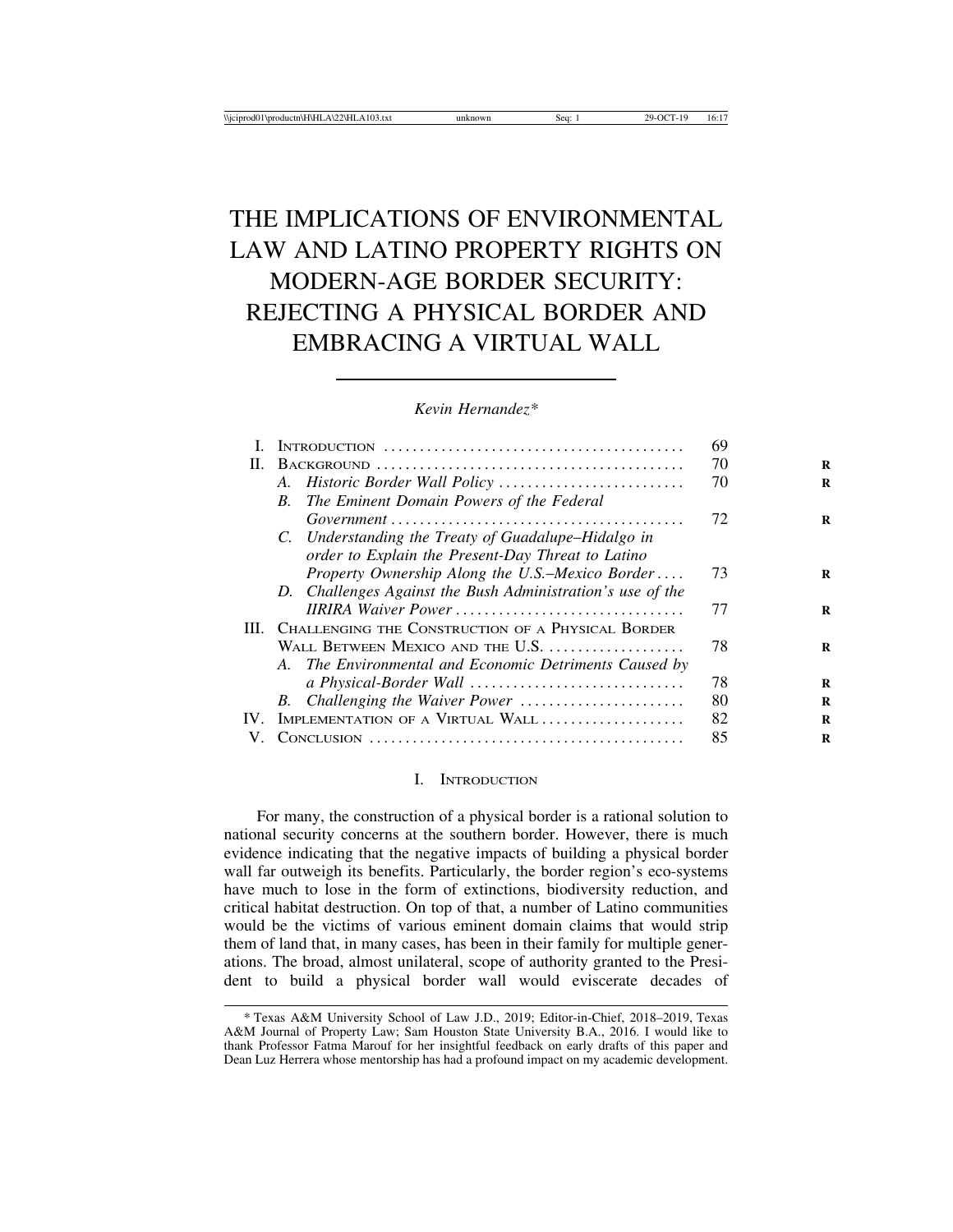environmental protection and cost the United States billions of dollars to build and upkeep the wall.

Proponents of a physical border fail to acknowledge the shortcomings of the policy, as exemplified by their disregard of its environmental impacts. Proponents of a physical border also fail to see that there is an option that is much more effective and efficient. Abandoning the idea of a physical-border wall and embracing a "virtual wall"<sup>1</sup> would provide effective border security, prevent further environmental degradation, and prevent the economic harm to Latino communities that would result from constructing a physical wall.

This paper will proceed by explicating:

(1) the statutory development of US border policy since 1996;

(2) the impact that a wall would have on Latino land ownership along the U.S.–Mexico Border;

(3) the economic and environmental impact of constructing a physical border;

(4) the way in which the environmental impact may be used to prevent the construction of the wall; and

(5) an alternative to a physical border that will promote national security and ensure the longevity of the border region's ecosystems and economy.

#### II. BACKGROUND

#### *A. Historic Border Wall Policy*

Modern U.S.–Mexico border policy began on September 30, 1996, when the Illegal Immigration Reform and Immigrant Responsibility Act ("IIRIRA") was passed.2 Section 102 of the IIRIRA empowered the Attorney General to begin the installation of a border wall, and also granted him wide discretion to waive the National Environmental Policy Act ("NEPA") and the Endangered Species Act ("ESA").3 The ESA and NEPA are two of the most influential and protective environmental statutes in the United States.4 When the IIRIRA was passed, Congress was clearly indicating that national security takes precedence over environmental concerns, which may have been a sound political and legislative decision at the time. However, the statute allowed for a *complete* disregard of environmental degradation in the construction of the wall—which is not a sound nor practical policy decision today.

<sup>&</sup>lt;sup>1</sup> See infra Part IV.<br><sup>2</sup> Illegal Immigration Reform and Immigrant Responsibility Act, USCIS (Sept. 30, 1996), https://www.uscis.gov/sites/default/files/ocomm/ilink/0-0-0-10948.html, *archived at* https:// perma.cc/6K72-52ED.<br><sup>3</sup> *Id.* 4 *See generally Tennessee Valley Authority v. Hill*, 437 U.S. 153 (1978).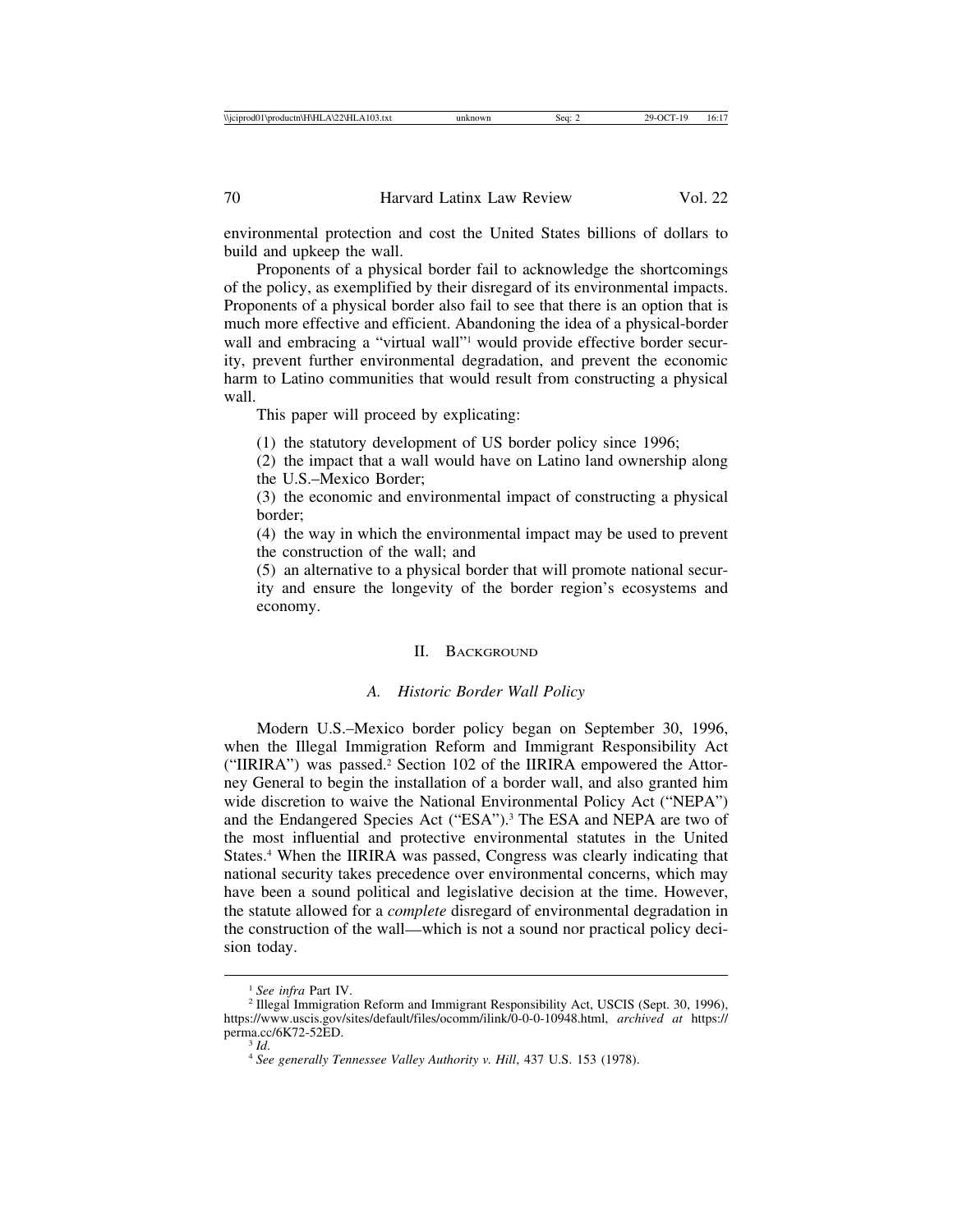The IIRIRA initially cabined the Attorney General's legislative waiver powers with three substantive limitations. The limitations were the length of the wall,<sup>5</sup> the limited number of waivable statutes,<sup>6</sup> and that it did not diminish appellate jurisdiction.7 However, these limitations were effectively gutted by two subsequent amendments to the IIRIRA, the Real ID Act, and the Secure Fence Act.

The first substantive amendment to the IIRIRA was the Real ID Act of 2005. It had major effects on the statute and created incredible hurdles in challenging the government's construction of a physical-border wall. The Real ID Act removed the limitation to waiving *only* the ESA and NEPA and gave the Secretary of Homeland Security8 ("Secretary") the power to waive "all legal requirements . . . [at the] Secretary's sole discretion."9 In effect, this stripped Congress of any oversight of the border region.10 The Secretary could waive legislation as he saw fit if the waiver was in pursuit of "install[ing] additional physical barriers and roads . . . to deter illegal crossings."11 This amount of discretion in determining border policy with such little oversight is unprecedented<sup>12</sup> and is borderline a grant of legislative power. With such a breadth of power one would expect Congress to have imposed stringent judicial oversight, but quite the opposite was done. In fact, the Real ID Act made challenging the Secretary's power incredibly difficult with three provisions limiting the act's vulnerability to legal challenges.

First, the Real ID Act required that any claim filed against the waiver power must be made within sixty days of the Secretary's action.13 Second, it gave the United States district courts exclusive jurisdiction to hear claims challenging the Secretary's waiver of federal legislation.14 Third and finally, the Real ID Act gave *sole* appellate jurisdiction to the Supreme Court.15 These three changes to the IIRIRA substantially altered the Secretary's power and discretion in relation to building a physical border, but Congress did not stop there.

The Secure Fence Act of 2006 ("SFA") was the second amendment that drastically expanded the scope of the Secretary's power under the IIRIRA. Initially, the wall envisioned by the IIRIRA was to extend fourteen

<sup>&</sup>lt;sup>5</sup> USCIS, *supra* note 2.<br>
<sup>6</sup> *Id*.<br>
<sup>7</sup> *Id*. <sup>8</sup> The Real ID Act also transferred waiver power from the Attorney General to the Secre-<br>
tary of Homeland Security.

<sup>&</sup>lt;sup>9</sup> Andrea C. Sancho, *Environmental Concerns Created by Current United States Border Policy: Challenging the Extreme Waiver Authority Granted to the Secretary of the Department of Homeland Security Under the REAL ID Act of 2005*, 16 SE. ENVTL. L.J. 421, 425–26 (2008).

<sup>&</sup>lt;sup>16</sup> *Id.* at 426.<br><sup>11</sup> USCIS, *supra* note 2.<br><sup>12</sup> Sancho, *supra* note 9, at 445.<br><sup>13</sup> Real ID Act of 2005, 119 Stat. 231, 306 (2005).<br><sup>14</sup> *Id.*<br><sup>15</sup> *Id.*; David Fisher, Note, *The U.S.–Mexico Border Wall and the Case Rights*, 50 TEX. INT'L L.J. 145, 163–64 (2015).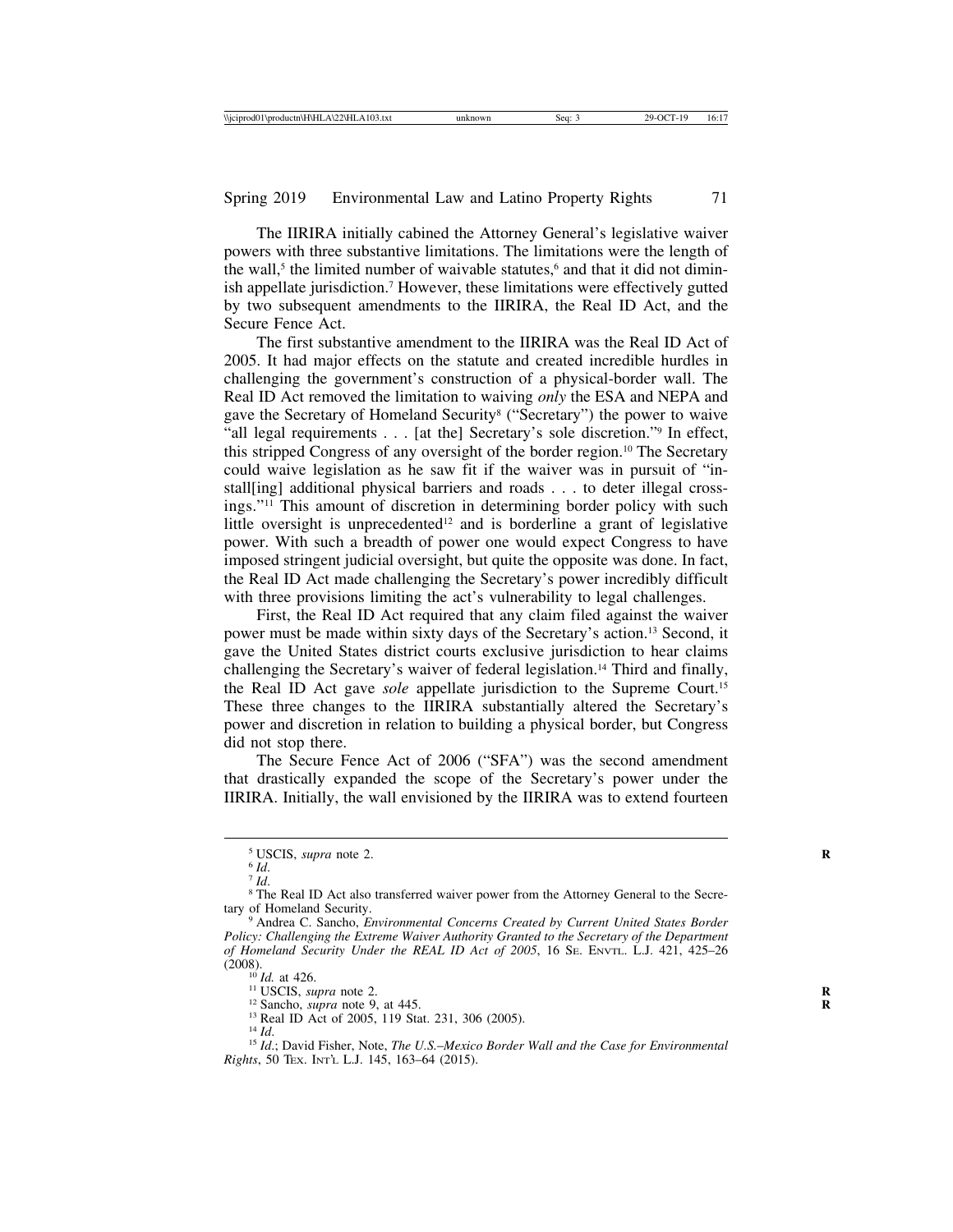miles from the Pacific Ocean and was purposed with curtailing illegal immigration near San Diego, California.16 However, fourteen miles turned into more than 800 miles after the SFA passed.17 The SFA *required* the Secretary to provide two layers of reinforced fencing along more than 800 miles of the border.18 However, Congress realized the impracticality of that mandate and subsequently removed the "shall" language, and provided the Secretary discretion as to his means of securing the border.19 Although the SFA expanded the areas in which a border had to be established, some good did come out of this amendment. The SFA's general provision section indicated that pursuant to the Secretary's duty to secure the border he could use "technology, such as unmanned aerial vehicles."20 This discretion is crucial for the implementation of a virtual wall. The idea of a virtual wall has become more enticing and will be further explored below.21

#### *B. The Eminent Domain Powers of the Federal Government*

If the Trump administration continues with its ill-advised physical border wall policy, land acquisition through eminent domain will play an integral role. Because much of the land slated for the wall is privately owned, numerous condemnation suits must be won to establish a contiguous physical border. It has been estimated that the federal government will use its condemnation powers in an estimated 1,200 condemnation claims to acquire the necessary land.<sup>22</sup>

However, the unfortunate reality is that if the government wants your land, there is very little stopping them from taking it.<sup>23</sup> The government's taking is limited by the need to prove public use<sup>24</sup> and provide the private land owner with just compensation. But, after the opinion handed down in *Kelo v. City of New London*, scholars across the ideological spectrum concluded that the federal government could take land with almost any justification.25 The just compensation clause doesn't do much better in limiting the eminent domain power of the government. Just compensation has been recognized as paying the fair market value of the property.26 Therefore, the just

<sup>&</sup>lt;sup>16</sup> Sancho, *supra* note 9, at 425–26.<br><sup>17</sup> *Id.* 18 *Id.* 18 *Id.* 18 *R* 18 *Id.* 18 *Id.* 18 *Id.* 19 Robert Fence is 'Now Basically Complete', POLITIFACT (May 16, 2011, 5:03 PM), http://www.politifact.com/truth-o-meter/statements/2011/may/16/ barack-obama/obama-says-border-fence-now-basically-complete/, *archived at* https://perma

<sup>&</sup>lt;sup>20</sup> Secure Fence Act of 2006, Pub. L. No. 109-367, 120 Stat. 2638.<br><sup>21</sup> *See infra* Part IV. <sup>22</sup> Lauren A. Ferrigni, *Environmental and Eminent Domain Impediments to a Great, Great*<br>*Border Wall*, 15 REAL EST. CONDEMNATI

<sup>&</sup>lt;sup>23</sup> See CATO INST., CATO SUPREME COURT REVIEW 2004–2005, at 3–4 (Mark K. Moller ed. 2005).

ed. 2005). <sup>24</sup> *Id*. <sup>25</sup> *E.g.*, *id*. <sup>26</sup> *Olson v. United States*, 292 U.S. 246, 253 (1934).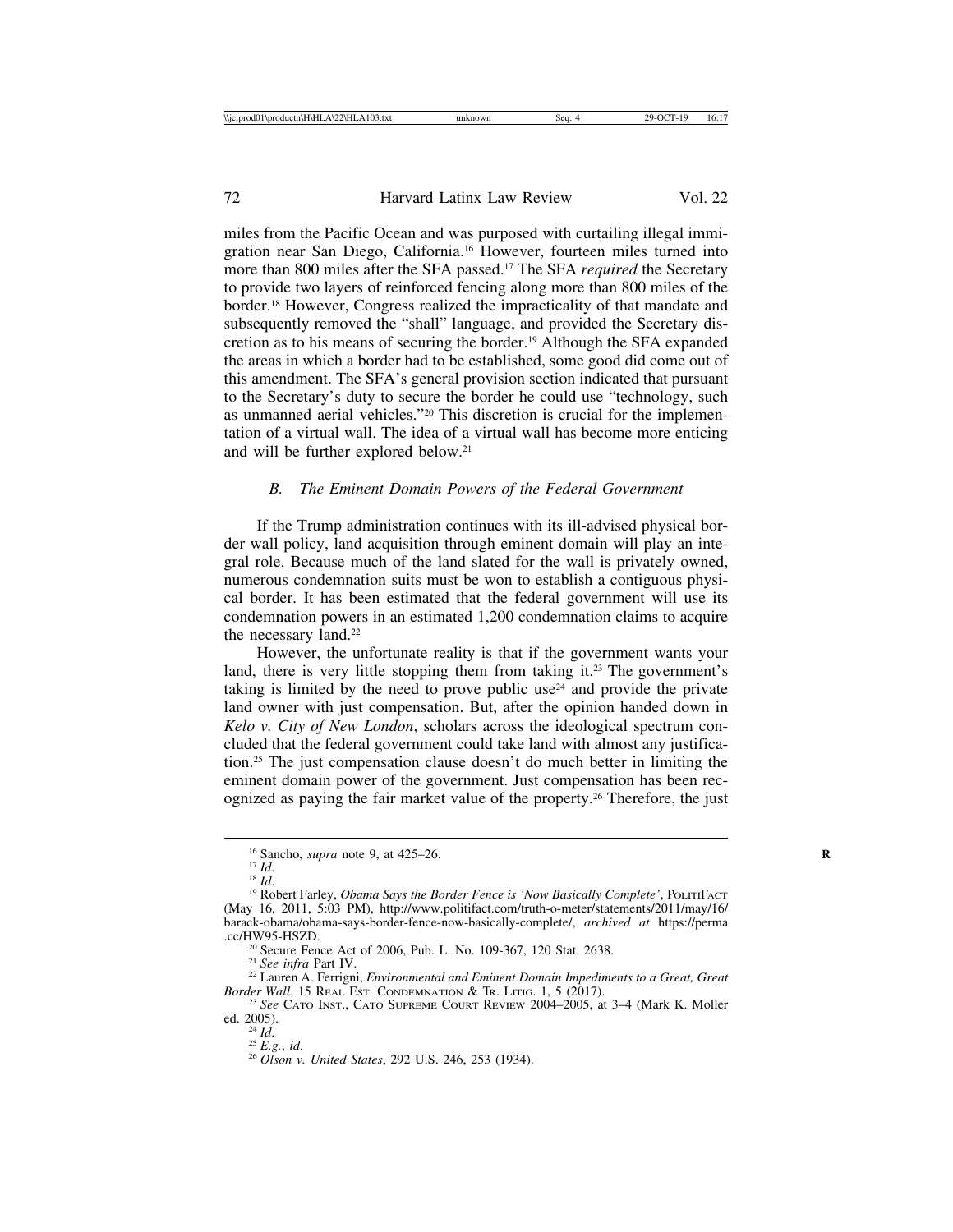compensation clause has become more of a political limitation than a judicial one because the executive merely needs adequate appropriations to pay for the condemnation claims. The wall will likely meet the requirements for an eminent domain condemnation because establishing a border in pursuance of national security is a clear public use.

Given the expansive scope of the IIRIRA and the eminent domain powers of the federal government, challenges to the government's *ability* to erect a physical border wall will likely be unsuccessful. However, the waiver power, which is crucial to construction, may be subject to challenges.

## *C. Understanding the Treaty of Guadalupe*–*Hidalgo in order to Explain the Present-Day Threat to Latino Property Ownership Along the U.S.*–*Mexico Border*

With all the political discourse occurring throughout the country, it may be easy to overlook the border communities who will feel the greatest impact of a physical border wall. Specifically, it is easy to overlook the threat to their property rights and the likelihood of deprivation. The communities that live along the U.S.–Mexico border are predominantly Latino, given the long history of Mexican and South American migration to the area.<sup>27</sup> And, these communities are only expected to grow.28 Although there are varying concerns amongst the four states that border Mexico, most are uniformly against its construction.29 Texas provides a particularly interesting dilemma to building the wall—private property ownership. It is estimated that 95% of the land adjoining the real border—the Rio Grande River—is privately owned. Many of these tracks of land are owned by Latinos whose land has been in their family for generations.30 The threat of a physical wall looms high for these Latino property owners because the use of the eminent do-

<sup>27</sup> Scott Simon, *Private Landowners Along Trump's Proposed Border Wall Risk Losing Property*, NPR (Jan 12, 2019), https://www.npr.org/2019/01/12/684748447/private-landown ers-along-trumps-proposed-border-wall-risk-losing-property, *archived at* https://perma.cc/4Y 6U-QT8M (stating that much of the land along the Texas part of the border is owned by Latino

families who have had claim to the land since Spain's ownership of Texas). <sup>28</sup> Leah Donnella, *The Environmental Consequences of a Wall on the U.S.*–*Mexico Border*, NPR (Feb. 17, 2017), https://www.npr.org/sections/codeswitch/2017/02/17/514356130/the-en vironmental-consequences-of-a-wall-on-the-u-s-mexico-border, *archived at* https://perma.cc/ GYC8-AG2Q (explaining an expected a 15 million population increase in the next thirty

years). <sup>29</sup> Rachel Martin, *We Don't Need a Physical Wall, Laredo Mayor Pete Saenz Says*, NPR (Jan 4, 2019), https://www.npr.org/2019/01/04/682157001/we-dont-need-a-physical-wall-lore do-mayor-pete-saenz-says, *archived at* https://perma.cc/7CV8-LHJQ; Ted Hesson & Renuka Rayasam, *Border Lawmakers Spurn Trump's Wall Proposal*, POLITICO (Jan. 10, 2019), https://www.politico.com/story/2019/01/10/border-lawmakers-spurn-trump-wall-proposal-

<sup>1071707,</sup> *archived at* https://perma.cc/472M-NTBH (finding that amongst the 17 Senate and House members who represent border communities from Texas to California, only two directly support a physical wall).<br><sup>30</sup> Gus Bova, *Trump's Wall is Coming to Texas. Meet its First Victims.*, TEXAS OBSERVER

<sup>(</sup>Jan. 14, 2019), https://www.texasobserver.org/trumps-wall-is-coming-to-texas-meet-its-firstvictims/, *archived at* https://perma.cc/6NCF-ZN82.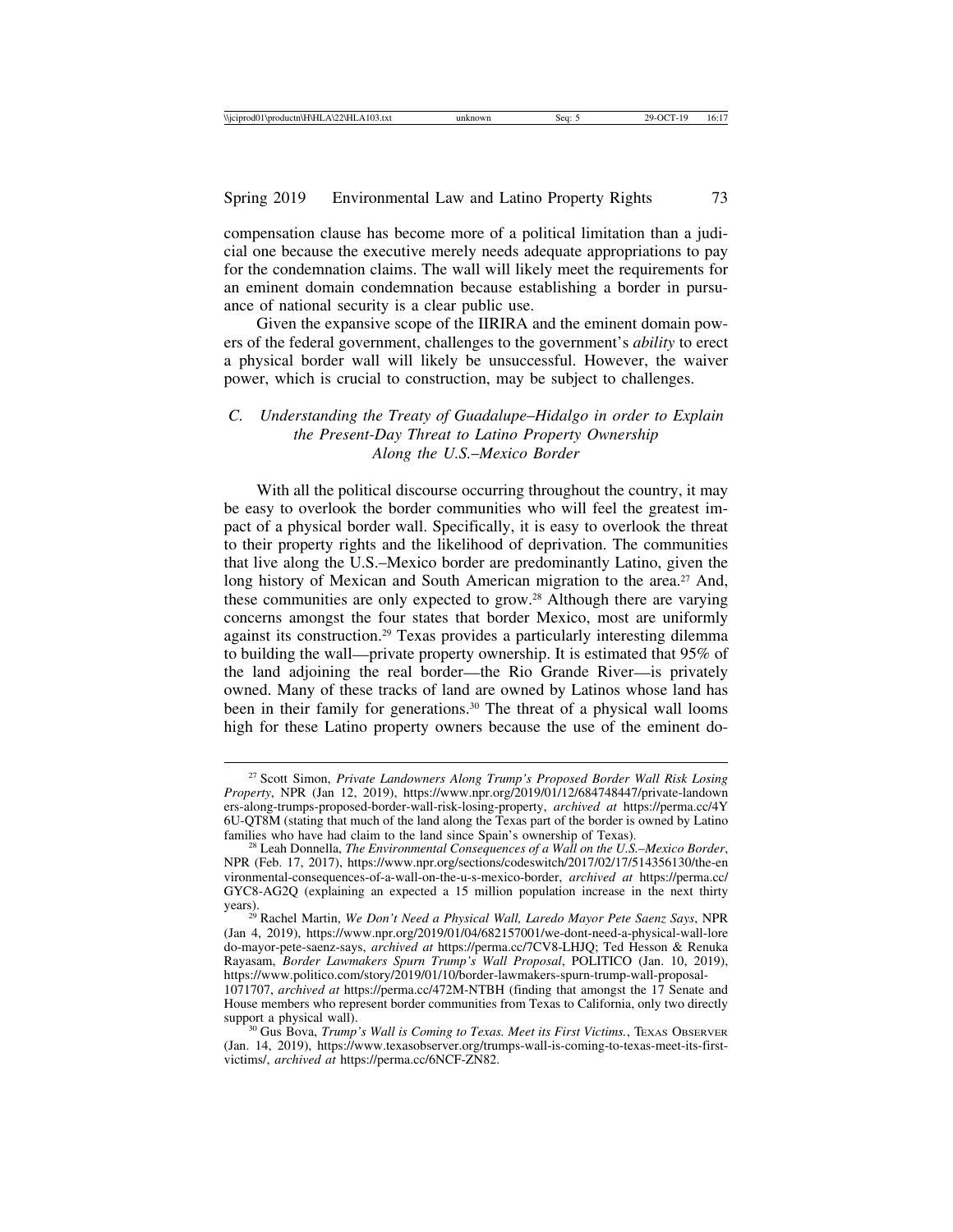main power described above would mean that they would have their property seized.

This is not the first time the federal government has sought to deprive Latinos along the U.S.–Mexico border of their property rights.<sup>31</sup> The property rights of Latinos were systematically disregarded after the "ratification" of the Guadalupe–Hidalgo Treaty.32 This treaty ended the Mexican–American War and established comity between the two countries.<sup>33</sup> But, it can also be said that the treaty resulted in one of the largest land grabs in the US's history.34 Despite Mexico ceding Texas, New Mexico, California, Arizona, Nevada, Utah, and half of Colorado, there were three articles initially included in the treaty that were meant to secure the property rights of Latinos who remained in the ceded territories.<sup>35</sup> Articles  $8,^{36}$ ,  $9,^{37}$  and  $10^{38}$  of the treaty were included to ensure that the nearly 100,000 Latinos who ended up on the US side of the newly established border were secure in the land that they owned.39

However, the legislature and judiciary took actions to ensure that these articles fell short of their purpose. First, Congress removed article 10 of the treaty before ratification.40 Its removal served "notice to Mexicans that the treaty was not going to be honored."41 Congress' purported "correction" to the omission of article 10 was ineffectual. After the initial treaty was ratified, Congress passed the Protocol of Querétaro, which was meant to correct the omission of article 10, but the protocol failed to prevent the invalidation of Mexican land titles.42 The Protocol failed to protect Latino property rights derived from the treaty because of *Cessna v. United States.*<sup>43</sup> In *Cessna*, the US Supreme Court held that the Protocol of Querétaro was not relevant to land cases, which meant that the intent of article 10 was never effectuated.<sup>44</sup>

<sup>31</sup> *See generally* Richard Griswold del Castillo, *Manifest Destiny: The Mexican*–*American*

<sup>&</sup>lt;sup>32</sup> Id. at 43.<br><sup>33</sup> Id. at 31.<br><sup>34</sup> See id. at 38.<br><sup>35</sup> Refugio I. Rochin, *Reflections on the Treaty of Guadalupe Hidalgo and the Border it*<br>*Established*, 5 Sw. J.L. & TraDE AM. 141, 141–42 (1998).

<sup>&</sup>lt;sup>36</sup> PEACE, FRIENDSHIP, LIMITS, AND SETTLEMENT (TREATY OF GUADALUPE HIDALGO), https://www.loc.gov/law/help/us-treaties/bevans/b-mx-ust000009-0791.pdf (last visited Jan. 22, 2019), *archived at https://perma.cc/RZD9-N6J5*.

<sup>&</sup>lt;sup>37</sup> *Id.* 38 Rochin, *supra* note 35, at 143 ("all grants of land made by the Mexican Government or by the competent authorities, in territories previously appertaining to Mexico, and Remaining for the future within limits of the United States, shall be respected as valid, to the same extent that the same grants would be valid, if said territories had remained within the limits of Mexico").<br><sup>39</sup> Griswold del Castillo, *supra* note 31, at 36.<br><sup>41</sup> Rochin, *supra* note 35, at 143.<br><sup>42</sup> Griswold del Castillo, *supra* note 31, at 36.<br><sup>43</sup> Id.<br><sup>44</sup> See generally, Cessna v. United States, 169 U.S. 165 (1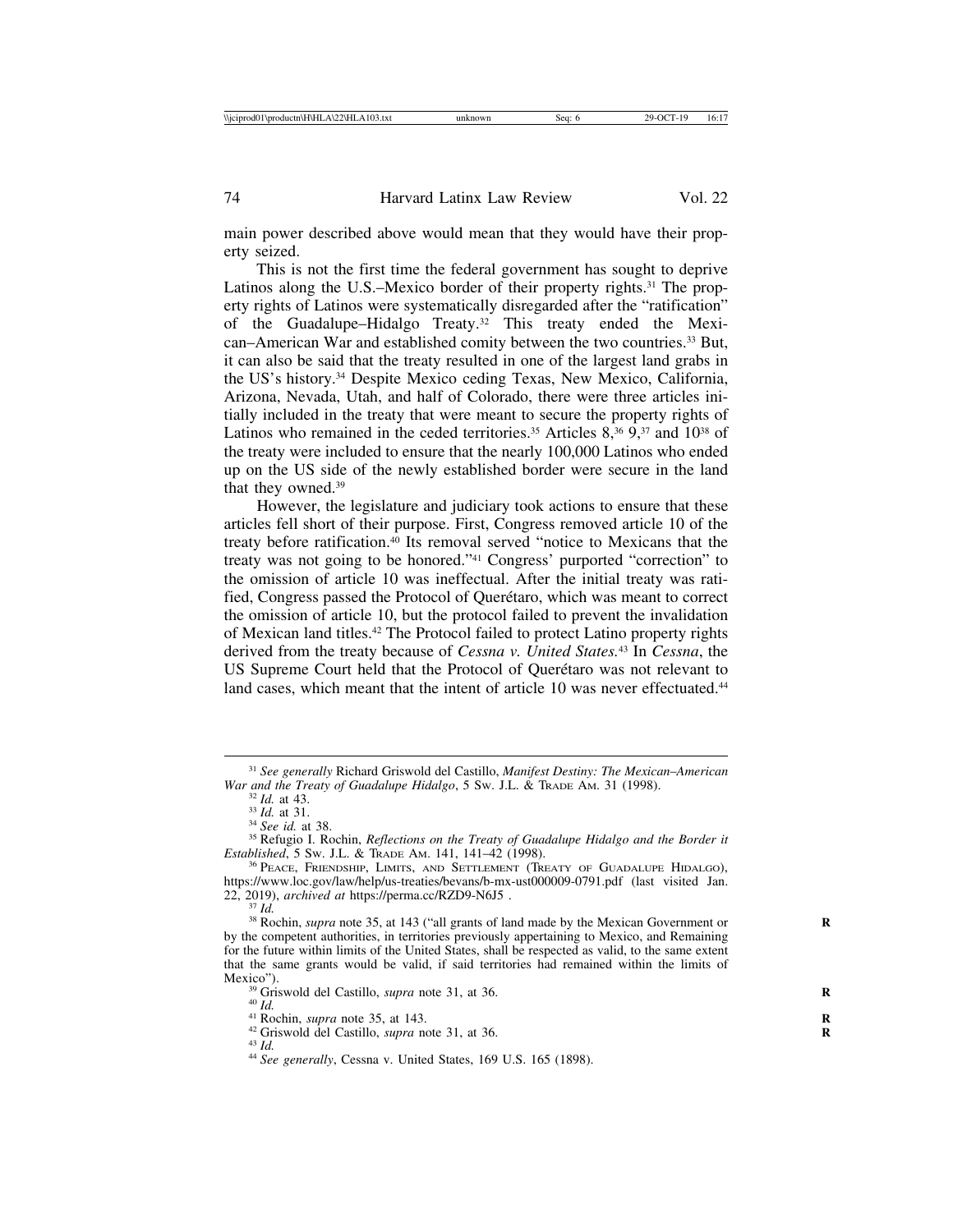The resulting treatment of articles 8 and 9 was no less unjust. Due to various legislative and judicial interpretations of the language in articles 845 and 9, the citizenship and property protections were not effectuated.46 Due to the ineffectual, almost negligent, disregard of the property protections, the Latino middle class was nearly destroyed, and they entered "the twentieth century as an underdeveloped people."47 Under its treaty responsibilities, the US was supposed to protect the property rights of Latinos along the U.S.–Mexico border. Instead it set the stage for Latinos to have their land taken.48 Quantifying the fallout of the Guadalupe–Hidalgo land grabs is nearly impossible, but one thing is clear: had Latino property rights been protected—as the letter of the law intended—Latinos along the U.S.–Mexico border would be in very different circumstances today. The ultimate result of the US's treatment of Latino property rights was economic subordination, "[w]hether by laws, force, foreclosure, or litigation, many Tejanos lost title to their ancestral lands in the period between 1848 and 1923."49

The historical impact of the Guadalupe–Hidalgo treaty suggests that the current disregard for Latino property rights is not new. The use of eminent domain necessary to build a wall is simply the modern-day iteration of the land grabs that steadily occurred between the late 19th and early 20th centuries. In fact, the story of Mr. Fred Cavazos may be seen as a cautionary case study of what is to come for Latino land owners along the modern U.S.–Mexico Border.<sup>50</sup> Fred Cavazos is a sixty-year old lifelong resident of Mission, Texas where he owns 65 acres of land along the Rio Grande River.51 Until recently, Cavazos ran a profitable 30-lot riverside rental park.52 He repurposed the land, which he inherited from his father who once farmed various fruits on the property.53 A physical wall would bisect the property that has been in his family for generations. The wall would put a portion of his land in "no man's land," which lays between the Rio Grande River and the erected portions of the wall.54 If the wall were to be erected, he would still own the land, but would only be able to access it with an electronic gate, which the government has yet to guarantee.<sup>55</sup> Cavazos is certain that even with an electronic gate his business of renting lots to families for recreation would have to close.<sup>56</sup>

- 
- 
- 
- 
- 
- 
- 

<sup>45</sup> Guadalupe T. Luna, *En El Nombre De Dios Todo-Poderoso: The Treaty of Guadalupe* Hidalgo and Narrativos Legales, 5 Sw. J.L. & Transe AM. 45, 71 (1998).<br>
<sup>46</sup> Griswold del Castillo, *supra* note 31, at 36.<br>
<sup>47</sup> *Id.* at 38.<br>
<sup>48</sup> See Luna, *supra* note 45, at 46.<br>
<sup>49</sup> Griswold del Castillo, *supra* n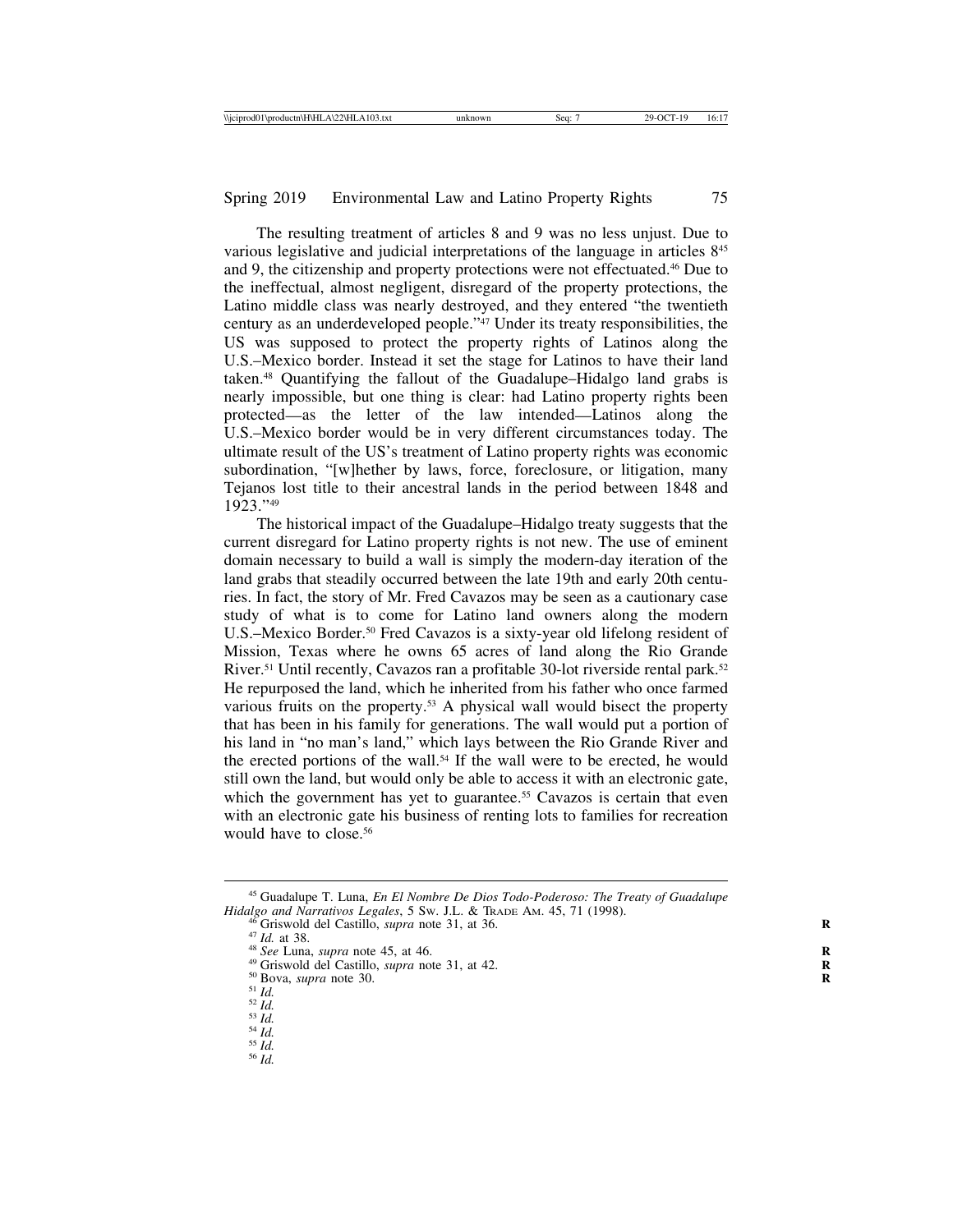Not only does Cavazos face the threat of having his business fail, there is also the risk that the compensation he would be entitled to under eminent domain law would be delayed or even outweighed by court costs.57 Together, Presidents Bush and Obama built 110 miles of fencing in Texas, and much can be learned from the condemnation proceedings during their years in office.58 The condemnation proceedings under Bush and Obama were wrought with under compensation, bureaucratic errors,<sup>59</sup> and corruption.<sup>60</sup> If the procedures seen during the past two administrations is any indication of what to expect under the Trump administration, then Cavazos is likely to be deprived of both a profitable business and the just compensation he is entitled to. Fred Cavazos' story is not unique and unfortunately many Latino land owners may face the same fate.<sup>61</sup>

"While a vast amount of rhetoric and constitutional law purports to protect private property, it nonetheless, failed to protect the grantee[s] of Mexican descent."62 This quote originally described the Guadalupe–Hidalgo land grabs. But, the principle seems eerily applicable to today's political discourse. If the power of eminent domain is used to effectuate the physicalborder wall, Latino communities along the border will suffer.

The Latinos in border communities don't want this physical wall and almost uniformly reject its need, $63$  but they are the communities that will face the environmental, economic, and aesthetic harm. The desire to build a physical wall is supported by those who don't understand the needs of border communities and won't ever have to look at or live with the wall. To ignore the perspectives of those who will live on or near the wall is to ignore the voices of those who have the most at stake and who have the best under-

had her land bifurcated by the wall). <sup>62</sup> Luna, *supra* note 45, at 58. **<sup>R</sup>** <sup>63</sup> *See* Gordon Dickson, *Wall of Contention*, STAR-TELEGRAM, https://www.star-telegram .com/news/state/texas/article152402734.html, *archived at* https://perma.cc/Z2DW-UMWB, (last visited Jan. 22, 2019).

<sup>57</sup> *Id.* <sup>58</sup> *Id.* <sup>59</sup> T. Christian Miller et. al., *The Taking: How the Federal Government Abused its Power to Seize Property for a Border Fence*, TEXAS TRIBUNE (Dec. 14, 2017), https://www.texastrib une.org/2017/12/14/border-land-grab-government-abused-power-seize-property-fence/, *arch-*

<sup>&</sup>lt;sup>60</sup> Kiah Collier et. al., *How a South Texas Bureaucrat Became a Multimillionaire Amid the Rush to Build a Border Fence*, TEXAS TRIBUNE (Dec. 29, 2017), https://www.texastribune.org/ 2017/12/29/how-south-texas-bureaucrat-became-multimillionaire-amid-rush-build-bor/, *archived at* https://perma.cc/94BB-77FR.<br><sup>61</sup> See Martin Rogers, *This Texas Golf Course Had No Chance Stuck Behind a Border* 

*Wall*, USA TODAY (Sept. 20, 2017), https://www.usatoday.com/story/sports/2017/09/20/texasgolf-course-had-no-chance-stuck-behind-border-wall/681415001/, *archived at* https://perma .cc/4HBT-84P9 (describing the story of a man who owned a profitable golf course along the Rio Grande River that was shut down due to the wall being erected in the middle of it); *see also* Leila Macor*, Apache Woman, in Odd Twist, Has Key to New US Border Wall,* YAHOO (July 4, 2018), https://www.yahoo.com/news/apache-woman-odd-twist-key-us-border-wall013 852649, *archived at https://perma.cc/ABL3-2DNJ* (describing a Latina/Apache woman who had her land bifurcated by the wall).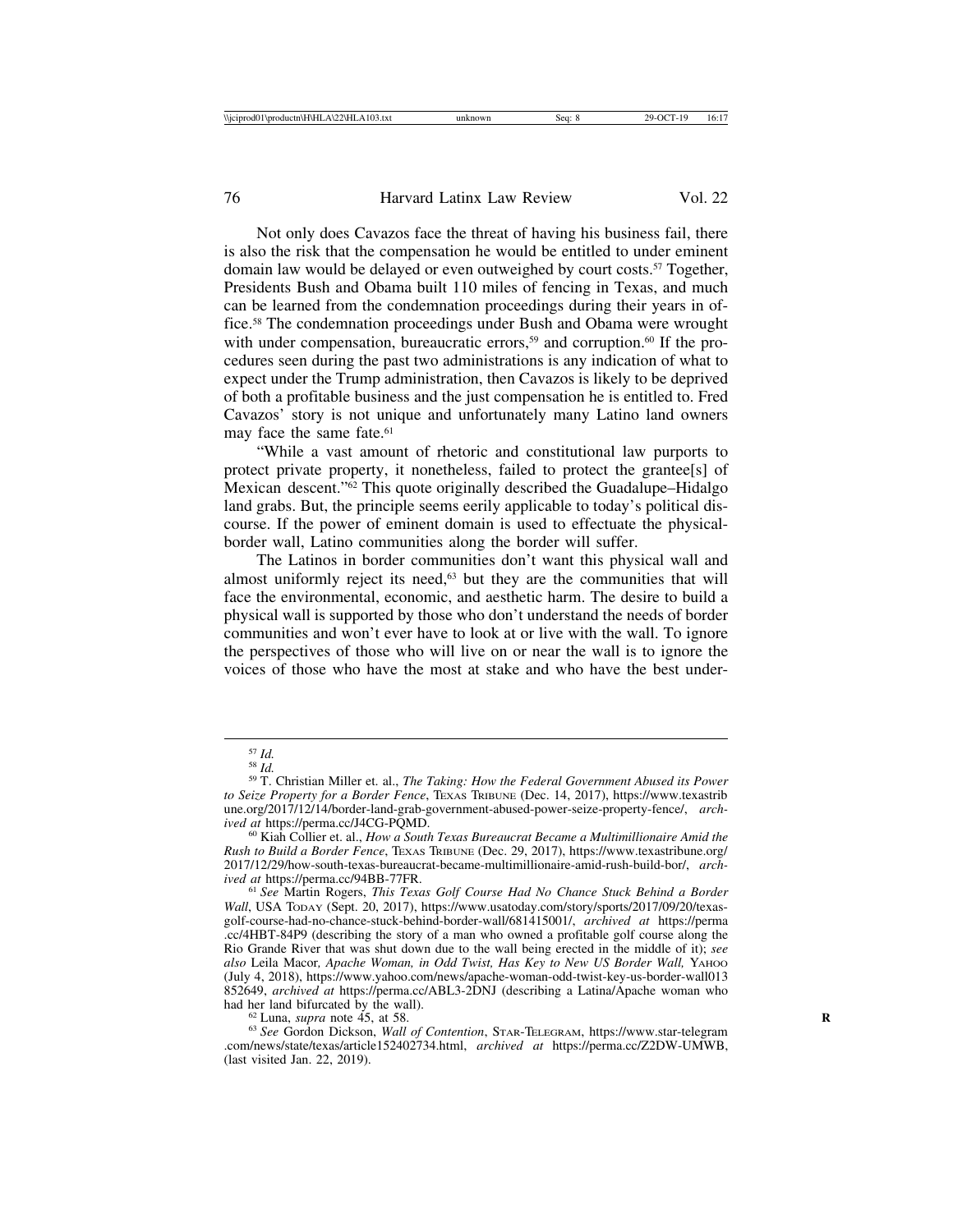standing of a physical wall's cumulative effect.64 We must listen to them and their opposition of the wall. Otherwise, the country's history of stripping Latinos of their land will be repeated.

#### *D. Challenges Against the Bush Administration's use of the IIRIRA Waiver Power*

During the Bush administration, the IIRIRA was substantially expanded and the Secretary used its waiver power on five occasions. Each time, the exercise of power was unsuccessfully challenged.<sup>65</sup> Although each challenge was unsuccessful in preventing the use of the waiver powers, each case gave important insight into the application and implication of the power granted by the IIRIRA.

The four cases that challenged the Secretary's waiver power were: *Cty. of El Paso v. Chertoff*; <sup>66</sup> *Defenders of Wildlife v. Chertoff*; <sup>67</sup> *Sierra Club v. Ashcroft*; 68 and *Save Our Heritage Org. v. Gonzalez*. 69 In *Defenders of Wildlife,* a federal court rejected a non-delegation challenge to the waiver power. The court held that Congress had provided the Secretary with an intelligible principle for the *use* of the waiver power,<sup>70</sup> but the court did not address the longevity of the statute. The waiver further withstood challenges to its unconstrained judicial review71 and a direct challenge to the constitutionality of the Real ID Act conferring the power.72 Given the precedential history of cases surrounding the waiver it seems to be grounded in a constitutional grant of power, however it has been nearly a decade since the power was last used and because of that its longevity raises new questions. Two of the questions addressed in this paper are the longevity of the waiver power once construction of the wall ends and the practicality of its use considering recent technological advances.

In each of the four cases the Supreme Court denied certiorari, so it is still possible that the waiver may be deemed unconstitutional. Therefore, it remains essential that this unilateral power to disregard long-standing federal mandates continues to be challenged. However, even if the power to waive

<sup>64</sup> *See* Lulu Garcia-Navarro, *Voices From the Southern Border: Perspectives of Those Who Live and Work There Every Day*, NPR (Jan 13, 2019), https://www.npr.org/2019/01/13/ 684894834/voices-from-the-southern-border-perspectives-of-those-who-live-and-work-there-<br>ev, archived at https://perma.cc/EBP4-HZL7.

<sup>&</sup>lt;sup>65</sup> See Brendan Lenihan, *Homeland Security Versus Environmental Conservation: Searching for Balance Along the Arizona*–*Mexico Border*, 6 ARIZ. J. ENVTL. L. & POL'Y 619, 631

<sup>(2016).&</sup>lt;br><sup>66</sup> *See* Cty. of El Paso v. Chertoff, No. EP-08-CA-196-FM, 2008 WL 4372693 (W.D. Tex.<br>Aug. 29, 2008)

<sup>&</sup>lt;sup>67</sup> See Defs. of Wildlife v. Chertoff, 527 F. Supp. 2d 119 (D.D.C. 2007)<br><sup>68</sup> See Sierra Club v. Ashcroft, No. 04CV0272-LAB (JMA), 2005 U.S. Dist. LEXIS 44244<br>(S.D. Cal. Dec. 12, 2005)

<sup>&</sup>lt;sup>69</sup> See Save Our Heritage Org. v. Gonzales, 533 F. Supp. 2d 58, 59 (D.D.C. 2008) <sup>70</sup> See Defs. of Wildlife, 527 F. Supp. 2d at 127.<br><sup>71</sup> See Cty. of El Paso, 2008 U.S. Dist. Lexis 83045 at 17.<br><sup>71</sup> See Cty. of El Paso,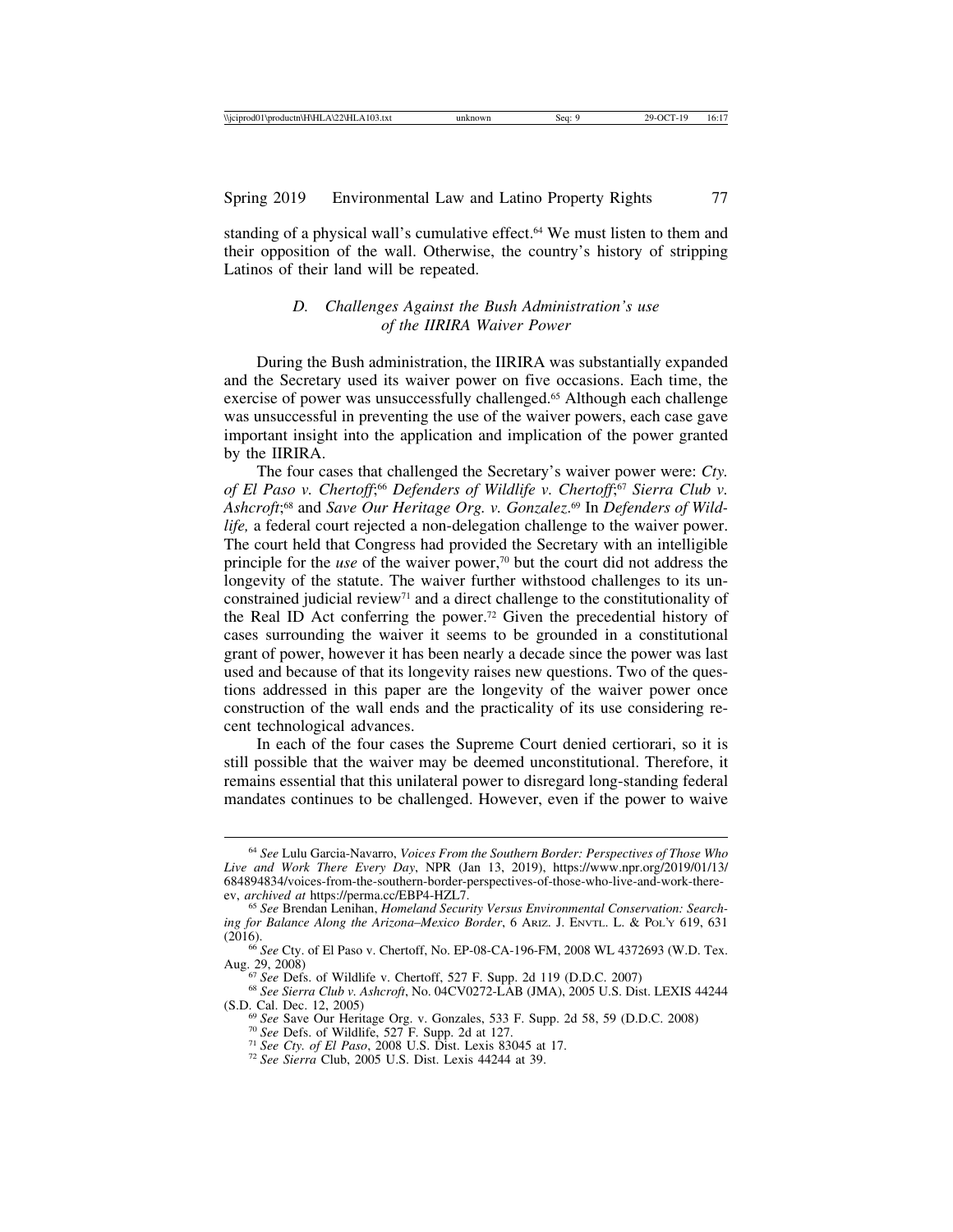federal statutes is held to be constitutional there are practical considerations that could prevent future use of the waiver power.

### III. CHALLENGING THE CONSTRUCTION OF A PHYSICAL BORDER WALL BETWEEN MEXICO AND THE U.S.

#### *A. The Environmental and Economic Detriments Caused by a Physical-Border Wall*

The most effective means of preventing the construction of a physicalborder wall is still environmental protection challenges, despite the fact that up to this point they've been largely ineffective. Still, since the environmental crises of the 1970s73 the United States has emphasized conservation efforts throughout the country—especially in the border region.<sup>74</sup> The construction of a physical-border wall would destroy decades of this conservation work. Because of the waiver of NEPA procedures during the Bush administration's construction of the now standing border wall, the full impact of the wall on the wildlife and environment of the border region is difficult to calculate.75 However, President Trump's addition to the border wall will inevitably exacerbate the environmental degradation that has already occurred.

The Center for Biological Diversity has begun to collect data on the impact of continued construction, and it has identified ninety-three species and multiple critical habitats that would be adversely affected by the construction and presence of the wall.76 Absent the waiver power afforded to the Secretary by the IIRIRA the federal government would have an affirmative duty under section  $7(a)(1)$  and  $7(a)(2)$  of the ESA to conserve and to not jeopardize endangered species. Instead the federal government will be taking actions that it knows will lead to the extinction of various species in the border region in explicit contradiction of the purposes of the ESA and NEPA.

<sup>73</sup> *See* Alan Taylor, *Documerica: Images of America in Crisis in the 1970s*, THE ATLANTIC (Nov. 16, 2011), https://www.theatlantic.com/photo/2011/11/documerica-images-of-america-<br>in-crisis-in-the-1970s/100190/ archived at https://perma.cc/H5BV-X9B7.

<sup>&</sup>lt;sup>74</sup> See Cally Carswell, *Trump's Wall May Threaten Thousands of Plant and Animal Species on the U.S.*–*Mexico Border*, SCI. AM. (May 10, 2017), https://www.scientificamerican.com/ article/trump-rsquo-s-wall-may-threaten-thousands-of-plant-and-animal-species-on-the-u-s-<br>mexico-border/, archived at https://perma.cc/V6CR-TGV3.

<sup>&</sup>lt;sup>75</sup> See Noah Greenwald et. al., *A Wall in the Wild: The Disastrous Impacts of Trump's Border Wall on Wildlife*, CTR. BIOLOGICAL DIVERSITY (May 2017), https://www.biologicaldi versity.org/programs/international/borderlands\_and\_boundary\_waters/pdfs/A\_Wall\_in\_the Wild.pdf, *archived at* https://perma.cc/KR3Z-82AR. <sup>76</sup> *Id*.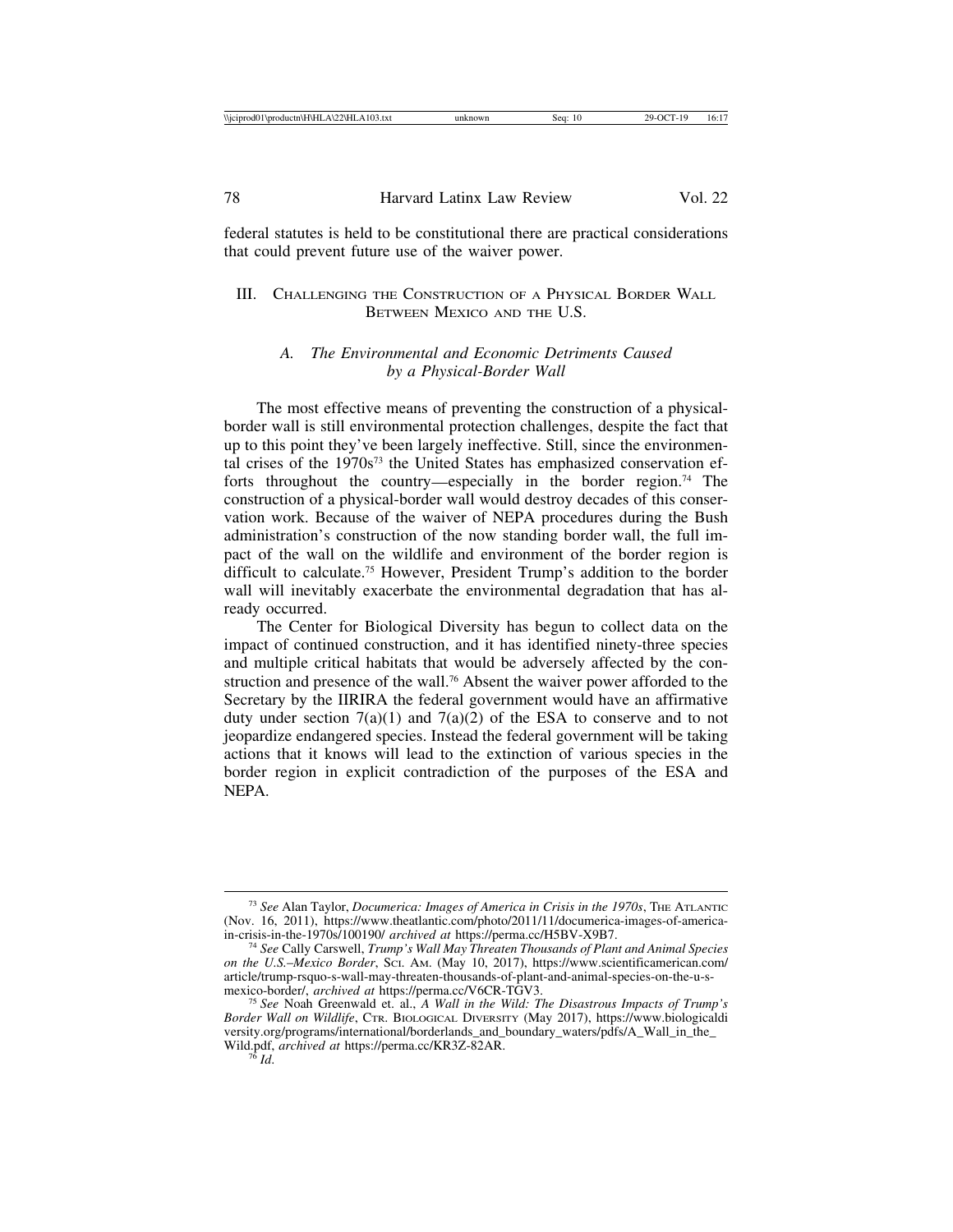However, if the ESA and NEPA weren't waived many of the environmental detriments would be addressed leading to better informed border policy and preventing the imposition of a physical-border wall all together.<sup>77</sup>

The ESA is widely recognized as the most comprehensive environmental statute in the world's history,78 and building a physical wall on the U.S.–Mexico border will undoubtedly violate section 7(a)(2) of the ESA. Section  $7(a)(2)$  quite simply prohibits the federal government from taking actions that jeopardize the existence of endangered species or pose a threat to their critical habitat.79 Given the numerous publications and findings on the number of endangered species located in the border region<sup>80</sup> it is unquestionable that absent the use of the waiver power the government would be in violation of the ESA. If applied as intended, the ESA would trigger protections that would likely halt construction. In fact, the ESA is notorious for stopping large scale federal construction initiatives.<sup>81</sup> It is because of its expansive scope and powerful results that advocates against the imposition of a physical-border wall must explore litigation possibilities under the ESA and similar environmental statutes.

NEPA serves a distinct, but important, role in environmental protection. Instead of providing a cause of action in the event of environmental degradation, NEPA requires the federal government to conduct environmental assessments and promulgate environmental impact statements.<sup>82</sup> Environmental impact statements include data such as: the adverse environmental impact caused by federal action; alternatives to the proposed action; and the relationship between local short-term uses of man's environment and the maintenance and enhancement of long-term productivity.<sup>83</sup> The data collected through NEPA procedures inform agencies on the effects of their actions, but doesn't impose any affirmative duties. However, the effectuation of this statute is just as important as the ESA because it ensures informed policy decisions. Without NEPA procedures a federal agency is effectively ignores environmental consequences, which is precisely what has happened in the aftermath of the Bush administration's construction of a partial border wall. As a result, the extent of the environmental degradation remains uncertain.84 Therefore, the effectuation of NEPA and the ESA is crucial to maintain the environmental integrity of the border region.

A physical border will also have economic implications caused by the construction and maintenance of the wall. As with most environmentally detrimental activity, quantifying the economic harm related to losses in bi-

 $77$  Although there are many other environmental statutes that could impede the construction of the wall this paper emphasizes the substantive duties under the ESA and procedural duties under NEPA because they were the original statutes made waivable by the IIRIRA.

<sup>&</sup>lt;sup>78</sup> See Tennessee Valley Authority v. Hill, 437 U.S. 153, 176 (1978).<br><sup>79</sup> See 16 U.S.C. § 1536 (2017).<br><sup>80</sup> Carswell, *supra* note 74.<br><sup>81</sup> See generally Hill, 437 U.S. 153.<br><sup>82</sup> 42 U.S.C. § 4332(2)((i)-(iv) (2017).<br><sup>82</sup>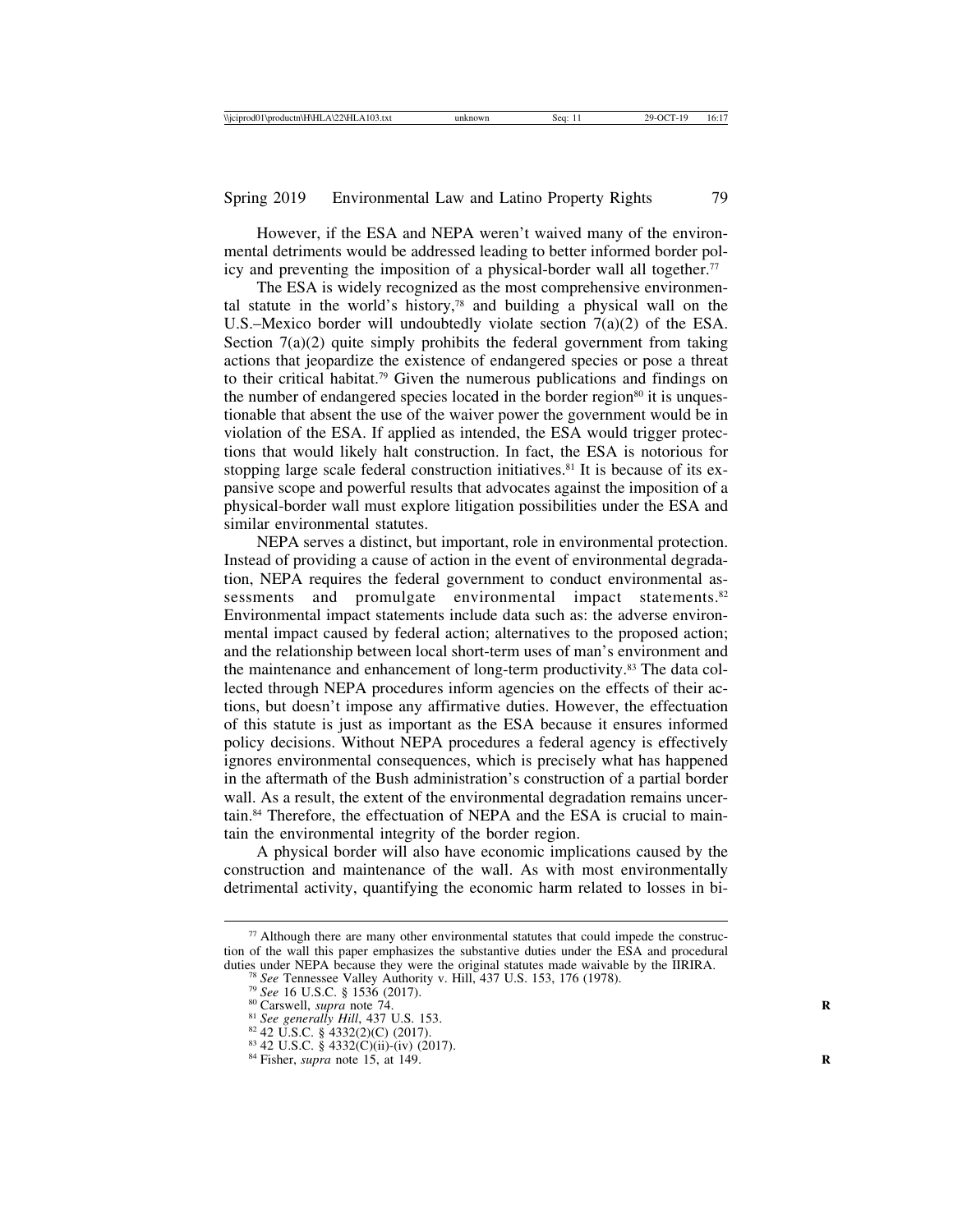odiversity is extremely difficult. For example, how do we quantify the importance of the existence of the Bald Eagle, a species expected to be impacted by the construction of the wall?85 Quantifying the value of an endangered species and a healthy environment is a question that remains unanswered. However, the cost of building and maintaining a physical border is more easily quantified. The estimated cost of building the wall is \$70 Billion.<sup>86</sup> This figure does not even factor in necessary maintenance.<sup>87</sup> If one isn't persuaded against a physical border by the environmental impact one must at least see the impracticality of it given that the use of a physical barrier has been shown not to deter illegal entry.<sup>88</sup>

The evident misgivings of a physical-border wall necessitate a complete halt of the physical wall initiative. Unless the environmental statutes are effectuated, this archaic border security policy will remain. To make sure the environmental statutes are effectuated and lead to the prevention of the physical wall the Secretary's waiver power must be abrogated.

#### *B. Challenging the Waiver Power*

As indicated above the environmental statutes currently in effect would likely prevent, or at least impede, the construction of a physical-border wall. However, the scope of the waiver power clearly prevents the ESA, NEPA, and other environmental statutes<sup>89</sup> from serving their purposes. Presuming that this waiver power is constitutionally permissible, the question then becomes: what are its limits? The longevity of the waiver power is not clearly defined by IIRIRA. Although there have been challenges to this waiver power, none have addressed when the waiver ceases to affect the statutes that are waived under it. There are two possible answers to the question of the waiver power's longevity: (1) the statute authorizes the *indefinite* waiver of statutes effecting the border or (2) once the physical wall is completed the waived statutes go back into effect. Both pose problems for the use of the waiver power and the practicality of the physical-border wall. Each outcome will be assessed in turn.

If the waiver power is indefinite, the President can essentially and unilaterally repeal a congressional act. This challenge against the waiver's constitutionality is unlike those mentioned above because under this challenge the constitutionality of the use of the power is conceded. Under this analysis it is the *result* of the power that would be challenged. The court in *Defenders of Wildlife* held that the use of the power was not a partial repeal of the law

<sup>&</sup>lt;sup>85</sup> See Greenwald et. al., *supra* note 75.<br><sup>86</sup> See U.S. Senate Report: Wall Costs Could Soar Toward \$70 Billion, US S. Comm. on HOMELAND SEC. & GOVERNMENTAL AFFAIRS (April 18, 2017), https://www.hsgac.senate.gov/<br>border-wall-report, *archived at https://perma.cc/6DHX-ZDKR*.

<sup>&</sup>lt;sup>87</sup> See Pratheepan Gulasekaram, *Why a Wall*, 2 UC IRVINE L. REV. 147, 161 (2012). <sup>88</sup> Id. at 152–53.<br><sup>89</sup> See Fisher, *supra* note 15, at 148–49.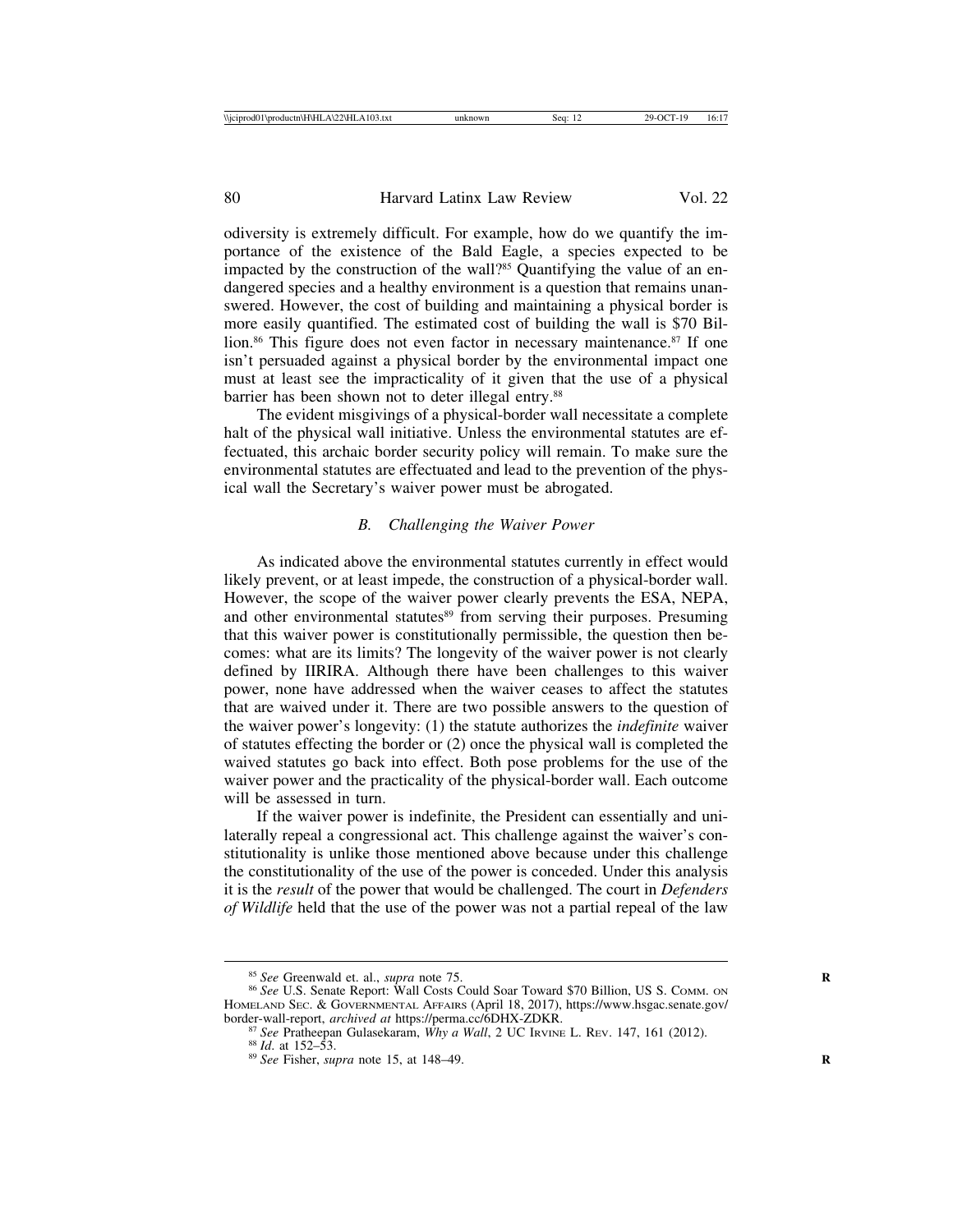and therefore not unconstitutional.<sup>90</sup> But, presumably, a complete repeal of a federal law would violate the constitutional separation of power doctrine. The Supreme Court, in *Clinton v. City of New York*, deemed a "line item veto" was unconstitutional because it afforded the executive the power to legislate.91 If the waiver is held to be an indefinite abrogation of the waived statutes the executive branch has effectively utilized a power that was deemed unconstitutional under the *Clinton v. City of New York* analysis.92 The similarity between the waiver and the "line item veto" is found in the excising of parts of federal law. By waiving the ESA and NEPA in their applicability to the border region the executive has effectuated a "line item veto" on the statutes. When passed, the ESA and NEPA were to be applied nationwide, so there was no specification of the different regions where they would take effect. If, however, the ESA or NEPA had broken the US into regions the waiver of its applicability to one of the specific regions would clearly resemble a post-enactment "line item veto." If the waiver power is indefinite, then the executive has exercised a power that allows him to *repeal* federal law in the border region. It is worth noting that past challenges to the waiver only addressed the constitutionality of the waiver during the construction of the wall and did not address the waiver once construction finished that is what distinguishes this potential challenge. Regardless of the waiver's, presumed, constitutional use; the constitutionality of its longevity remains a question.

However, the more likely outcome, where the waiver power is not indefinite and the waived statutes go back into effect after construction, a new economic issue will arise. When statutes go back into effect, the ESA will require wide spread environmental review to assess the damage caused by the construction of the physical wall. Application of the ESA is a notoriously costly as it is purposed with halting and reversing the trend towards species extinction *no matter the cost*. Accomplishing this at the border will cripple the federal environmental budget and necessitate increased appropriations because the construction of a wall will endanger many more species and destroy numerous critical habitats. It is common for the government to spend millions of dollars on conservation for a single species;<sup>93</sup> the scope of degradation caused by the wall will undoubtedly exacerbate these costs. Admittedly, there isn't data indicating what the environmental degradation would cost for future conservation after the wall is constructed, but it will likely exceed costs of past efforts given the numerous ecosystems that will be affected by a physical-border wall.

These two challenges to the waiver power, constitutional and economic, implicate a significant reassessment of the current US border policy. I sug-

<sup>&</sup>lt;sup>90</sup> See Defs. of Wildlife, 527 F. Supp. 2d at 127.<br><sup>91</sup> See Clinton v. City of New York, 524 U.S. 417, 449 (1998).<br><sup>92</sup> Id. at 439.<br><sup>93</sup> Brian Palmer, *The Endangered Species Act is Under Attack. But How Much Trouble is in?*, AUDUBON (Feb. 8, 2017), http://www.audubon.org/news/the-endangered-species-actunder-attack-how-much-trouble-it, *archived at* https://perma.cc/B4Y8-CJB2.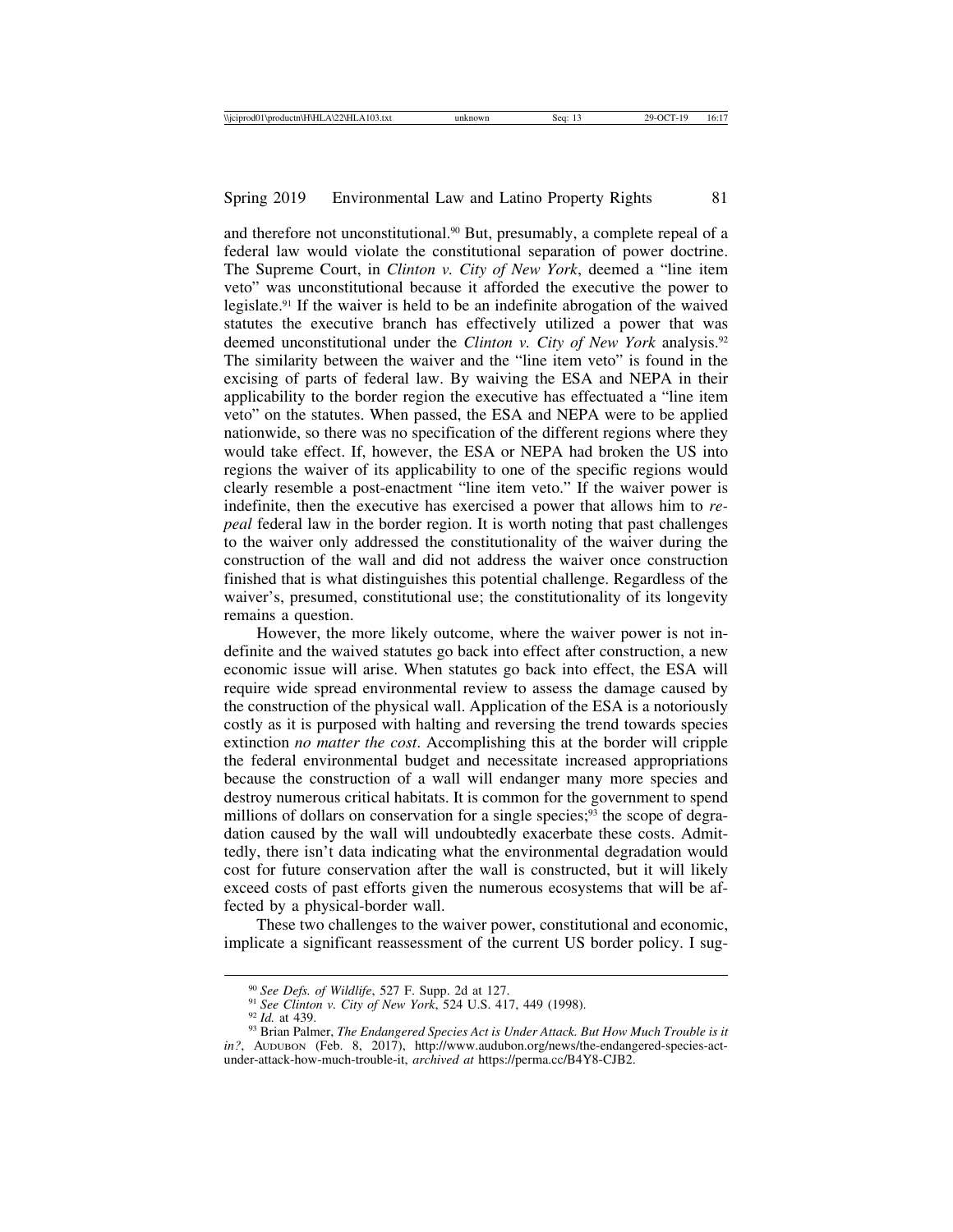gest below an alternate solution to achieving the desired border security, while preventing further environmental degradation, and ensuring that property rights of Latinos along the border are respected.

#### IV. IMPLEMENTATION OF A VIRTUAL WALL

The potential solution to both the national security and environmental degradation concerns posed by this paper is a *virtual* wall, which is focused on establishing infrastructure that is centered around technological barriers rather than a physical one. A wall based in technological infrastructure will serve the needs a physical border and more effectively *sustain* a secure border. A border policy centered around a physical wall is archaic; economically & pragmatically ineffectual; and environmentally detrimental. However, it is unquestionable that a secure border is crucial for maintaining national security.

The US is already using technology based preventive measures, but the administration's insistence on a physical wall is an impediment on the full implementation of a virtual wall. The ground work for a virtual wall has already begun with 8,000 cameras; 11,000 underground sensors; 107 aircrafts; 8 drones; 175 mobile surveillance units; and 84 boats the US government is equipped to secure the border without the creation of a physical barrier.94 By increasing these resources—specifically the drone capabilities at the border—the US Customs and Border Patrol ("CBP") will be more effective and efficient in its work.95 The CBP's actions will shift to emphasize surveillance of the border and with funding—that would otherwise be wasted to construct an ineffectual physical wall—increased technology based patrols, i.e. drones, will be more constant and allow the CBP to have concerted efforts when illegal crossings occur. The use of the drones will allow the CBP to surveil the areas of the border that are not readily accessible to patrol agents, and it will allow them to expand their control of the border region. The reliance on drones will remove the need of increased boots on the ground, prevent environmental degradation (caused by building the wall), and allow for upgrades in border policy.

As evidenced above, there are numerous justifications, whether they be environmental or practical, that indicate a virtual wall is preferable to a physical barrier. However, the use of drones in implementing a virtual wall policy, justifiably, raises concerns of unconstitutional surveillance. The use of drones will be crucial in the implementation of a virtual wall, so these constitutionality concerns will be addressed below, the discussion below will

<sup>94</sup> Julia Jacobo & Serena Marshall, *Nearly 700 Miles of Fencing at the US*–*Mexico Border Already Exist*, ABC NEWS (Jan. 26, 2017), http://abcnews.go.com/US/700-miles-fencing-us-

<sup>&</sup>lt;sup>95</sup> Will Hurd, *We Need a Smarter Border Wall, Not a 3rd Century Solution*, USA TODAY (Aug. 7, 2017), https://www.usatoday.com/story/opinion/2017/08/07/border-security-we-needsmart-wall-will-hurd-column/539618001/, *archived at* https://perma.cc/CA8V-BUES.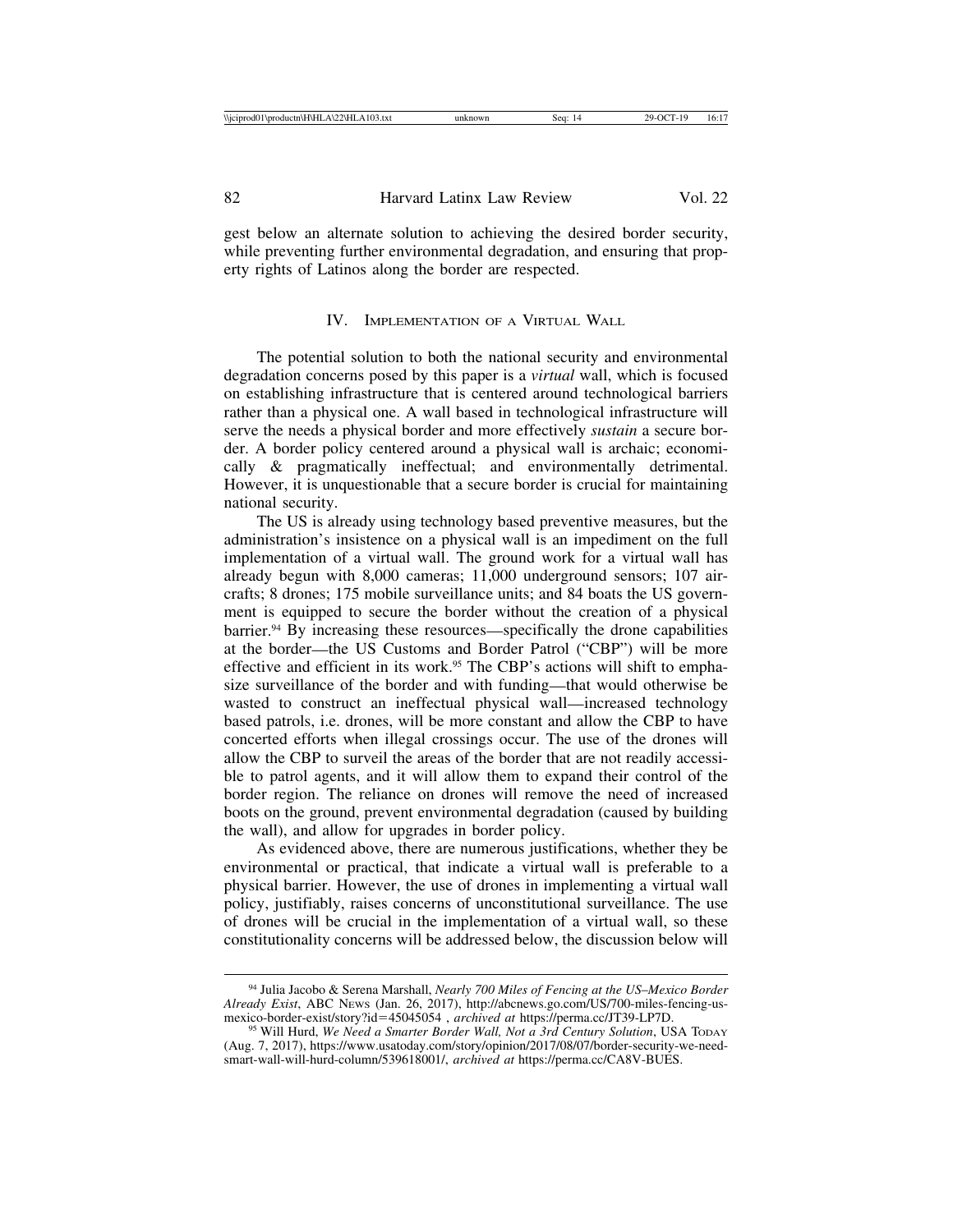evidence that constitutional privacy concerns will not prevent the implementation of drone surveillance along the U.S.–Mexico border.

The Fourth Amendment allows the American people "to be secure in their persons, houses, papers, and effects, against unreasonable searches and seizures."96 However, warrantless aerial surveillance from publicly navigable airspace has not been held to constitute a search under the Fourth Amendment.<sup>97</sup> Rather, the use of technology in warrantless surveillance is constitutional if the technology is available to the general public and does not provide information that would be otherwise unobtainable without physical intrusion.98

The use of drones in immigration surveillance is likely constitutional because aerial surveillance conducted with sense-enhancing technology from publicly navigable airspace has been held constitutional.99 This means that "drone patrols" although disconcerting will play a crucial role in the future of border security. Drones come in a variety of sizes and capabilities.100 Many drones are small, discrete, and widely available.<sup>101</sup> In fact, the most prevalent drones flying in the United States are recreational drones that are easily accessible to the public, meaning the government need not use military grade drones to conduct its surveillance.

In determining the constitutionality of constant drone surveillance along the U.S.–Mexico border, the dispositive question is whether the action taken on behalf of the government constitutes a search, against the private lands the drones will eventually pass over, within the meaning of the Fourth Amendment.<sup>102</sup> A Fourth Amendment search occurs when the government violates an individual's subjective expectation of privacy that society recognizes as reasonable.<sup>103</sup>

In regards to aerial surveillance, physically non-intrusive visual observations made from publicly navigable airspace with the naked eye do not constitute a search.104 The law has never required federal agents to shield their eyes when making passing observations from public vantage points.105 Therefore, there is no constitutional protection from aerial surveillance from publicly navigable airspace—because those observations do not constitute searches under the Fourth Amendment.<sup>106</sup>

<sup>96</sup> U.S. Const. Amend. IV. <sup>97</sup> *California v. Ciraolo*, 476 U.S. 207, 213 (1986); *see also* Florida v. Riley, 488 U.S.

<sup>&</sup>lt;sup>98</sup> See Kyllo v. United States, 553 U.S. 27, 40 (2001).<br><sup>99</sup> See Dow Chem. Co. v. United States, 476 U.S. 227, 238 (1986).<br><sup>100</sup> Kelsey D. Atherton, *Flying Robots 101: Everything You Need to Know about Drones*, POPULAR SCI. (Mar. 7, 2013), https://www.popsci.com/technology/article/2013-03/drone-any-<br>other-name, *archived at* https://perma.cc/8WEJ-4U69.

<sup>&</sup>lt;sup>101</sup> *Id. a*<br><sup>102</sup> *Kyllo*, 553 U.S. at 32. 103 *Id.* at 33 (citing Katz v. United States, 389 U.S. 227, 361 (1967) (J. Harlan

concurring)). <sup>104</sup> *Ciraolo*, 476 U.S. at 213; *see Riley*, 488 U.S. at 455. <sup>105</sup> *Ciraolo*, 476 U.S. at 213. <sup>106</sup> *Id*.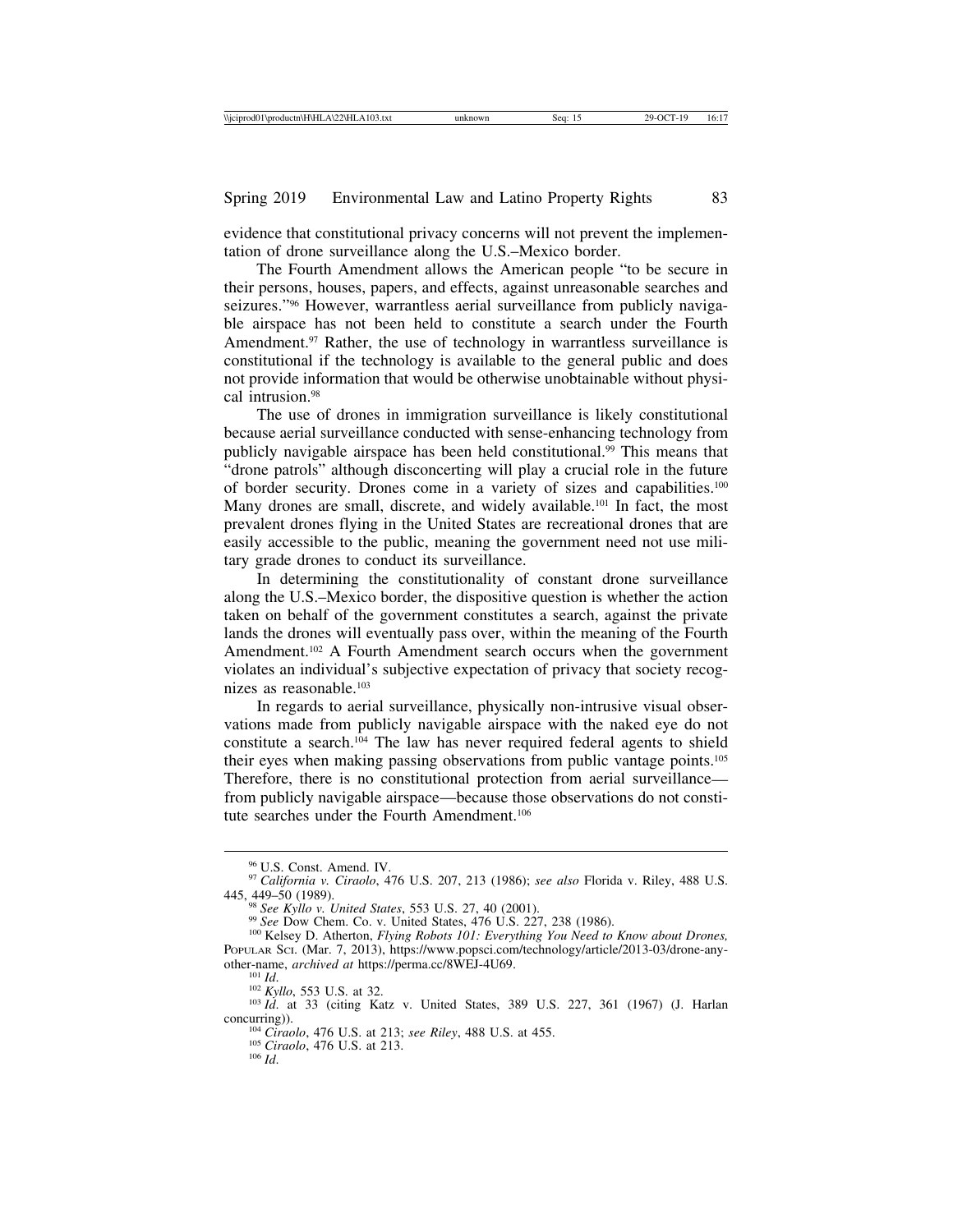Publicly navigable airspace is established and regulated by the Federal Aviation Administration.107 However, the Supreme Court has held that aerial surveillance of a home from 400 and 1000 feet above ground level was constitutionally permissible.108 Therefore, aerial surveillance within that range of airspace is presumably constitutional.

The Supreme Court had the opportunity to limit the scope of aerial surveillance to what one can see with the naked eye, but instead chose to expand the government's ability to use technology during warrantless aerial surveillance.<sup>109</sup> The Court held that the use of common map making photography equipment to preform aerial surveillance was constitutional because the photographs did not reveal intimate details of the complex being observed.<sup>110</sup> The Court further held that, the use of sense-enhancing technology was not inherently unconstitutional, and thus permissible in warrantless aerial surveillance.111 Although the Court had not previously limited aerial surveillance to the use of the naked eye, it still had not elaborated on the extent of permissible surveillance technology, until *Dow Chemical*. 112 With the holding in *Dow Chemical* the government's observational capabilities substantially increased because the use of sense-enhancing technology was now permissible in warrantless aerial surveillance.<sup>113</sup>

The Supreme Court further elaborated on the use of technology in federal investigations. In *Kyllo*, it held that devices not generally available to the American public cannot be used to explore details of a home that would be unknowable absent a physical intrusion.<sup>114</sup> The use of the thermal imager constituted a search because the sense-enhancing capabilities allowed the investigator to obtain information regarding the interior of the home.115 It was the lack of availability to the general public, the sense-enhancing capabilities, and the type of information gathered that made the use of the imager unconstitutionally intrusive.<sup>116</sup>

Although there are concerns related to increased drone presence along the border, their use is likely constitutionally permissible. Undoubtedly, there must be substantial fact finding on how the policy will be implemented, but if the alternative is a physical border then there is no question that a virtual border that emphasizes surveillance using drones must be used instead.

<sup>&</sup>lt;sup>107</sup> 49 U.S.C. § 40103 (2017).<br><sup>108</sup> *Ciraolo*, 476 U.S. at 215; *Riley*, 488 U.S. at 455.<br><sup>109</sup> *See Dow Chem. Co.*, 476 U.S. at 238–39.<br><sup>110</sup> *Id.* at 238.<br><sup>112</sup> *Dow Chem. Co.*, 476 U.S. at 238.<br><sup>112</sup> *Dow Chem. Co.*,